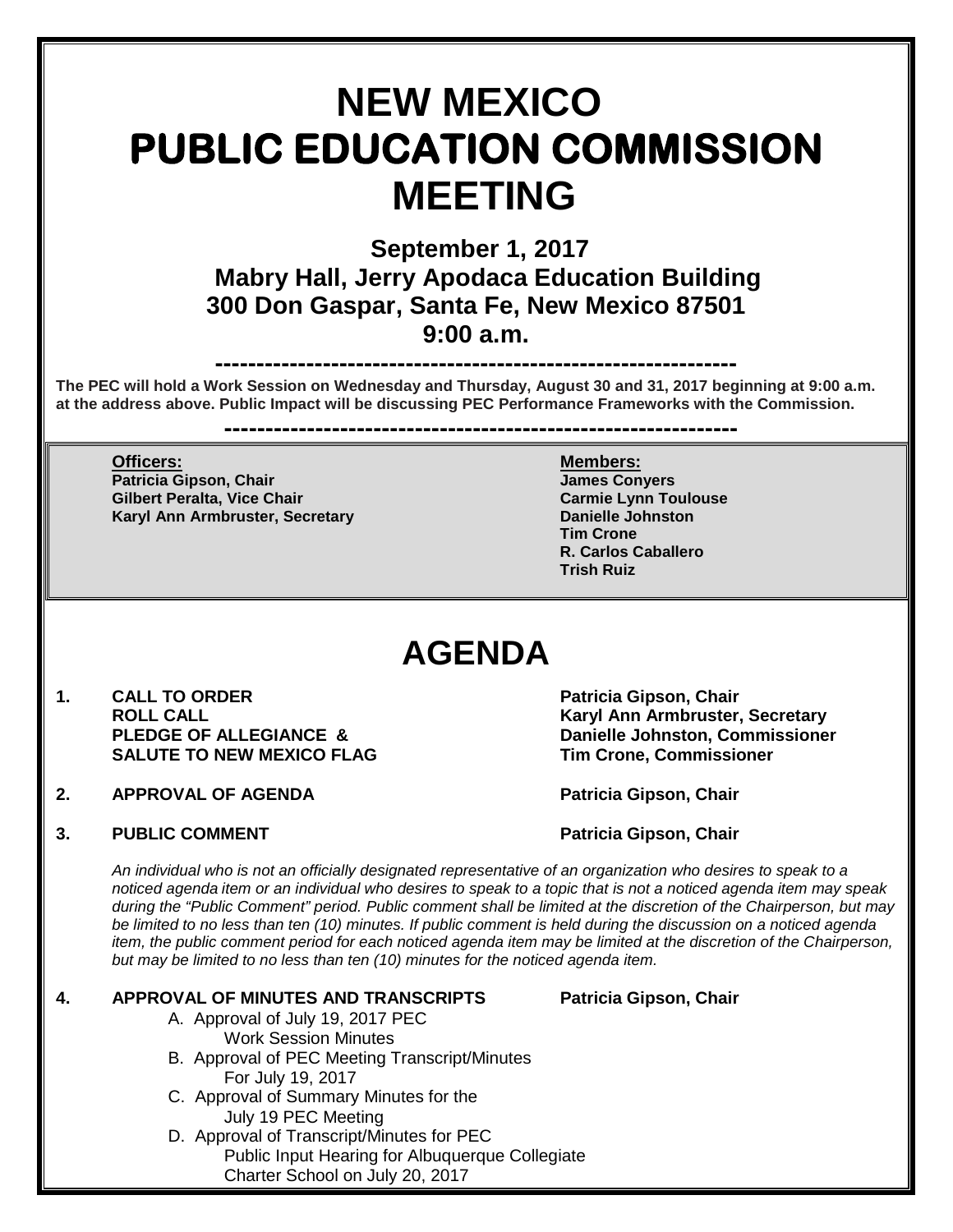E. Approval of Transcript/Minutes for PEC Public Input Hearing for Altura Preparatory School on July 20, 2017

## **5. UPDATE ON CARL D. PERKINS PROGRAM Dr. Elaine Perea,**

**6. REPORT FROM NEW MEXICO SCHOOL BOARD Joe Guillen, NMSBA Executive Director ASSOCIATION (NMSBA) Linda Trujillo, NMSBA President**

#### **7. APPROVAL/DENIAL OF NEW CHARTER SCHOOL Patricia Gipson, Chair APPLICATIONS**

### A. Albuquerque Collegiate Charter School

- a. Charter School Division Recommendation (10 minutes)
- b. Applicant Comments (15 minutes)
- c. PEC Questions/Comments to Applicant and CSD
- d. Final Determination Vote
- B. Altura Preparatory School
	- a. Charter School Division Recommendation (10 minutes)
	- b. Applicant Comments (15 minutes)
	- c. PEC Questions/Comments to Applicant and CSD
	- d. Final Determination Vote

## **8. DISCUSSION AND POSSIBLE ACTION ON Katie Poulos, Director**

- A. Explore Academy
	- i. Add grades 6-8
- B. Taos Integrated School for the Arts
	- ii. Facility change

#### **9. REPORT FROM OPTIONS FOR PARENTS & THE Katie Poulos, Director CHARTER SCHOOL DIVISION--DISCUSSION AND Options for Parents and Families POSSIBLE ACTIONS**

- A. Charter School Division Update
- B. Report on Governance Changes
	- a. Anthony Charter School
	- b. Dził Ditł'ooí School of Empowerment Action and Perseverance (DEAP)
	- c. J. Paul Taylor Academy
	- d. Explore Academy
	- e. Six Directions Indigenous School
	- f. Southwest Secondary Learning Center
	- g. Taos International School
	- h. The GREAT Academy
	- i. The Ask Academy

### **10. DISCUSSION AND POSSIBLE ACTION ON THE Katie Poulos, Director PEC PLANNING YEAR CHECK LIST**

#### **11. DISCUSSION AND POSSIBLE ACTION ON RFP Patricia Gipson, Chair AND SUBMITTED PROPOSALS FOR A PEC ATTORNEY**

12. **REPORT FROM THE CHAIR Patricia Gipson, Chair** A. Update from New Mexico Charter Coalition

**Director, College & Career Bureau**

**Options for Parents and Families**